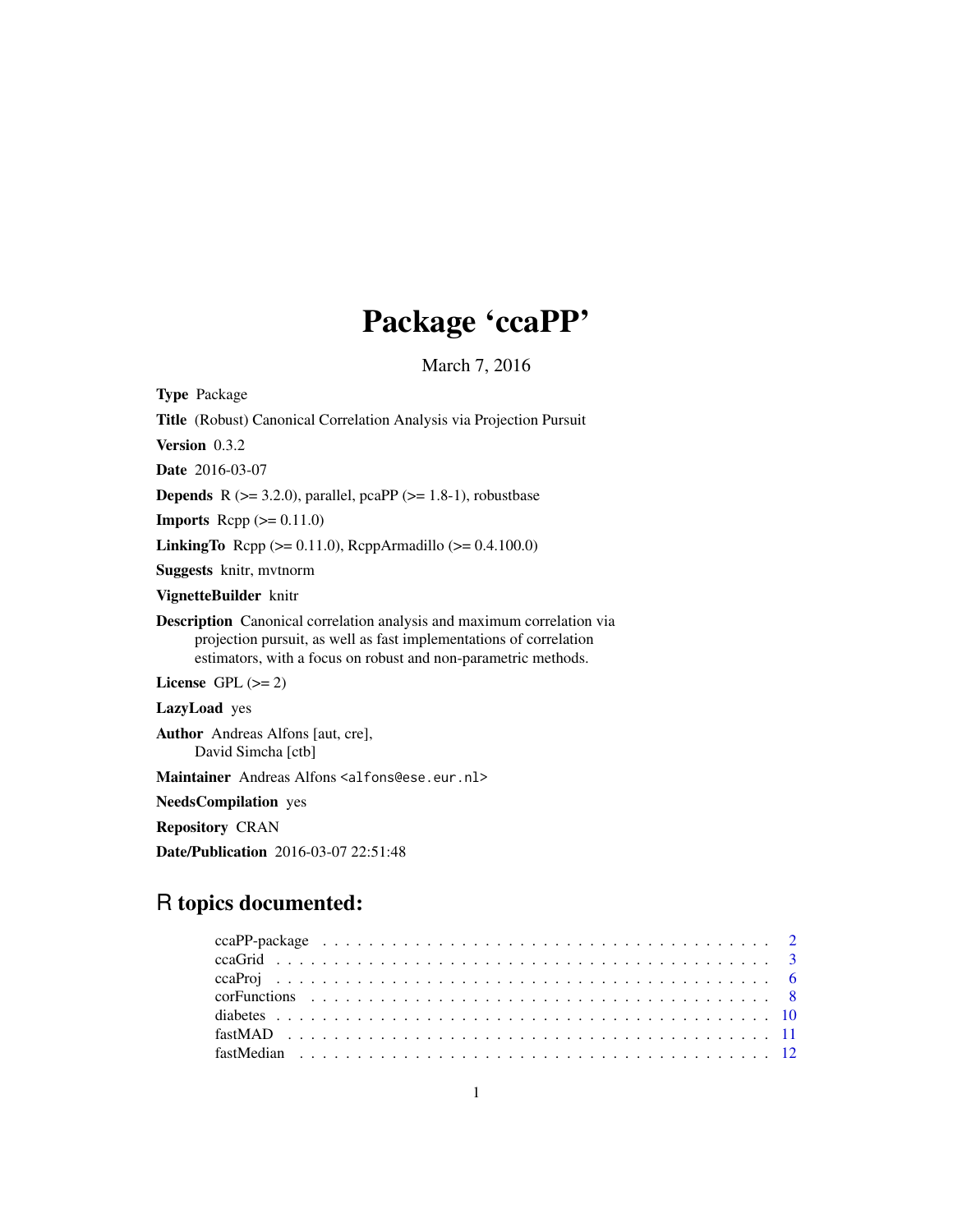# <span id="page-1-0"></span>2 ccaPP-package

| Index |  |  |  |  |  |  |  |  |  |  |  |  |  |  |  |  |  | -19 |  |
|-------|--|--|--|--|--|--|--|--|--|--|--|--|--|--|--|--|--|-----|--|
|       |  |  |  |  |  |  |  |  |  |  |  |  |  |  |  |  |  |     |  |
|       |  |  |  |  |  |  |  |  |  |  |  |  |  |  |  |  |  |     |  |
|       |  |  |  |  |  |  |  |  |  |  |  |  |  |  |  |  |  |     |  |

ccaPP-package *(Robust) Canonical Correlation Analysis via Projection Pursuit*

# Description

Canonical correlation analysis and maximum correlation via projection pursuit, as well as fast implementations of correlation estimators, with a focus on robust and non-parametric methods.

# Details

The DESCRIPTION file:

| Package:         | ccaPP                                                                                                             |
|------------------|-------------------------------------------------------------------------------------------------------------------|
| Type:            | Package                                                                                                           |
| Title:           | (Robust) Canonical Correlation Analysis via Projection Pursuit                                                    |
| Version:         | 0.3.2                                                                                                             |
| Date:            | 2016-03-07                                                                                                        |
| Depends:         | $R$ ( $> = 3.2.0$ ), parallel, pcaPP ( $> = 1.8-1$ ), robustbase                                                  |
| Imports:         | $\text{Rcpp} (> = 0.11.0)$                                                                                        |
| LinkingTo:       | Rcpp ( $> = 0.11.0$ ), RcppArmadillo ( $> = 0.4.100.0$ )                                                          |
| Suggests:        | knitr, mytnorm                                                                                                    |
| VignetteBuilder: | knitr                                                                                                             |
| Description:     | Canonical correlation analysis and maximum correlation via projection pursuit, as well as fast implemental        |
| License:         | $GPL (=2)$                                                                                                        |
| LazyLoad:        | yes                                                                                                               |
| Authors@R:       | $c(\text{person("Andreas", "Alfons", email = "alfons@ese.eu.nl", role = c("aut", "cre")), person("David", "Simc"$ |
| Author:          | Andreas Alfons [aut, cre], David Simcha [ctb]                                                                     |
| Maintainer:      | Andreas Alfons <alfons@ese.eur.nl></alfons@ese.eur.nl>                                                            |
|                  |                                                                                                                   |

Index of help topics:

| ccaGrid       | (Robust) CCA via alternating series of grid<br>searches |
|---------------|---------------------------------------------------------|
| ccaPP-package | (Robust) Canonical Correlation Analysis via             |
|               | Projection Pursuit                                      |
| ccaProi       | (Robust) CCA via projections through the data           |
|               | points                                                  |
| corFunctions  | Fast implementations of (robust) correlation            |
|               | estimators                                              |
| diabetes      | Diabetes data                                           |
| fastMAD       | Fast implementation of the median absolute              |
|               |                                                         |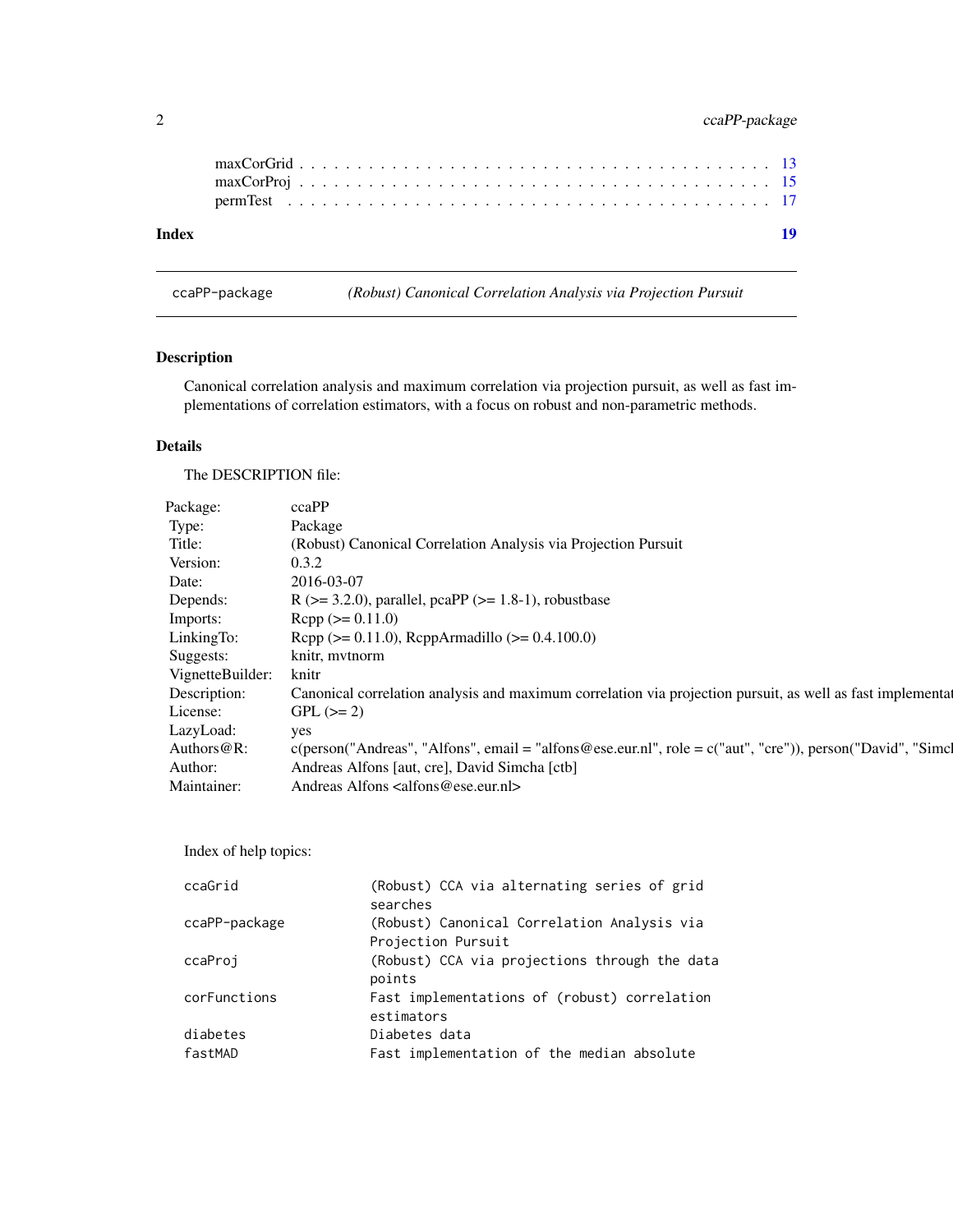#### <span id="page-2-0"></span>ccaGrid 3

|            | deviation                                    |
|------------|----------------------------------------------|
| fastMedian | Fast implementation of the median            |
| maxCorGrid | (Robust) maximum correlation via alternating |
|            | series of grid searches                      |
| maxCorProj | (Robust) maximum correlation via projections |
|            | through the data points                      |
| permTest   | (Robust) permutation test for no association |

#### Author(s)

Andreas Alfons [aut, cre], David Simcha [ctb]

Maintainer: Andreas Alfons <alfons@ese.eur.nl>

#### References

A. Alfons, C. Croux and P. Filzmoser (2016) Robust maximum association between data sets: The R Package ccaPP. *Austrian Journal of Statistics*, 45(1), 71–79.

A. Alfons, C. Croux and P. Filzmoser (2016) Robust maximum association estimators. *Journal of the American Statistical Association*. DOI 10.1080/01621459.2016.1148609. In press.

<span id="page-2-1"></span>

ccaGrid *(Robust) CCA via alternating series of grid searches*

#### **Description**

Perform canoncial correlation analysis via projection pursuit based on alternating series of grid searches in two-dimensional subspaces of each data set, with a focus on robust and nonparametric methods.

#### Usage

```
ccaGrid(x, y, k = 1, method = c("spearman", "kendall", "quadrant", "M",
  "pearson"), control = list(...), nIterations = 10, nAlternate = 10,
  nGrid = 25, select = NULL, tol = 1e-06, standardize = TRUE,
  fallback = FALSE, seed = NULL, ...CCAgrid(x, y, k = 1, method = c("spearman", "kendall", "quadrant", "M","pearson"), maxiter = 10, maxalter = 10, splitcircle = 25,
  select = NULL, zero.tol = 1e-06, standardize = TRUE, fallback = FALSE,
  seed = NULL, ...
```

| X.V | each can be a numeric vector, matrix or data frame.             |
|-----|-----------------------------------------------------------------|
|     | an integer giving the number of canonical variables to compute. |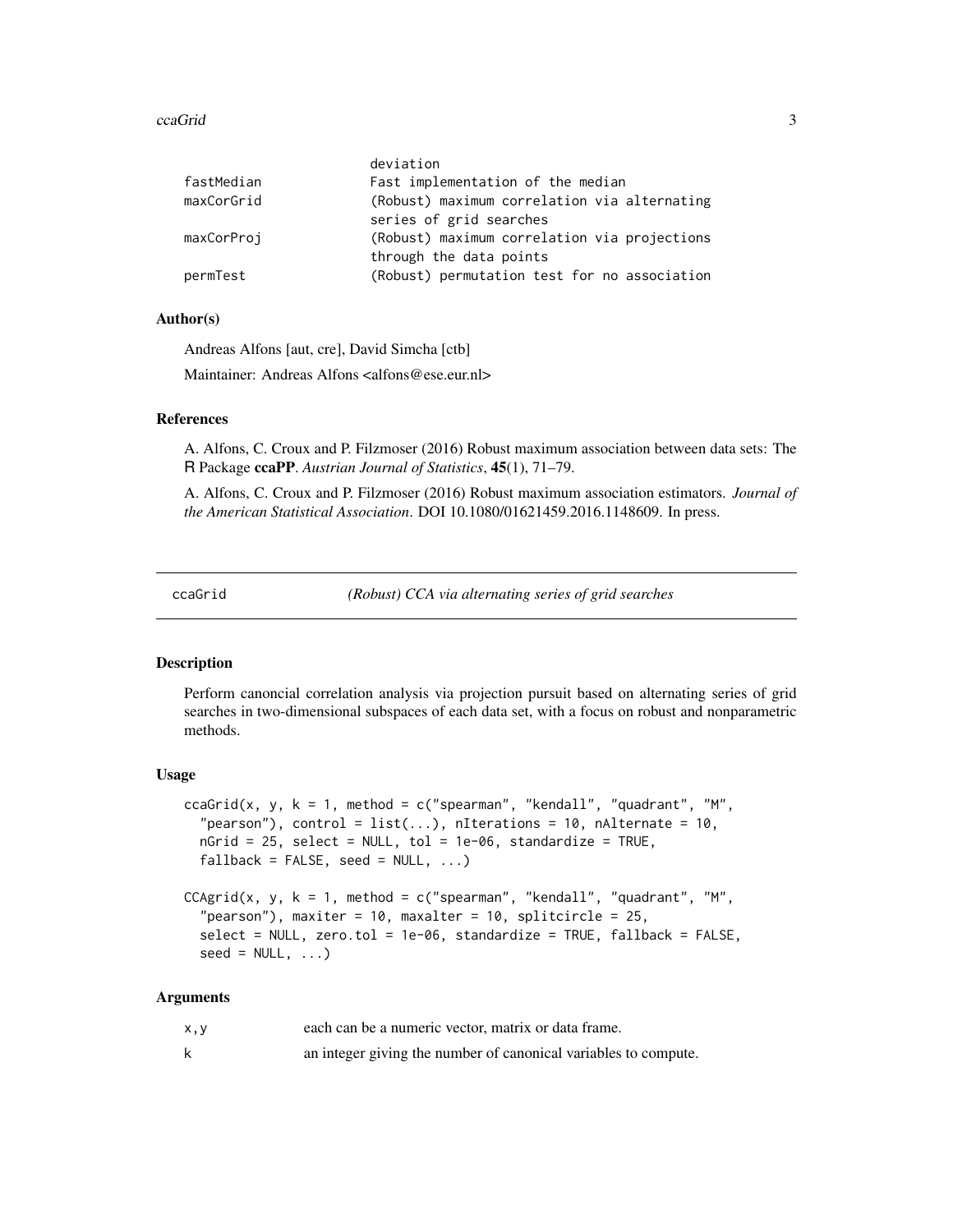<span id="page-3-0"></span>

| method               | a character string specifying the correlation functional to maximize. Possible<br>values are "spearman" for the Spearman correlation, "kendall" for the Kendall<br>correlation, "quadrant" for the quadrant correlation, "M" for the correlation<br>based on a bivariate M-estimator of location and scatter with a Huber loss func-<br>tion, or "pearson" for the classical Pearson correlation (see corFunctions).                                                                                                                                  |
|----------------------|-------------------------------------------------------------------------------------------------------------------------------------------------------------------------------------------------------------------------------------------------------------------------------------------------------------------------------------------------------------------------------------------------------------------------------------------------------------------------------------------------------------------------------------------------------|
| control              | a list of additional arguments to be passed to the specified correlation functional.<br>If supplied, this takes precedence over additional arguments supplied via the<br>argument.                                                                                                                                                                                                                                                                                                                                                                    |
| nIterations, maxiter |                                                                                                                                                                                                                                                                                                                                                                                                                                                                                                                                                       |
|                      | an integer giving the maximum number of iterations.                                                                                                                                                                                                                                                                                                                                                                                                                                                                                                   |
| nAlternate, maxalter |                                                                                                                                                                                                                                                                                                                                                                                                                                                                                                                                                       |
|                      | an integer giving the maximum number of alternate series of grid searches in<br>each iteration.                                                                                                                                                                                                                                                                                                                                                                                                                                                       |
| nGrid, splitcircle   |                                                                                                                                                                                                                                                                                                                                                                                                                                                                                                                                                       |
|                      | an integer giving the number of equally spaced grid points on the unit circle to<br>use in each grid search.                                                                                                                                                                                                                                                                                                                                                                                                                                          |
| select               | optional; either an integer vector of length two or a list containing two index<br>vectors. In the first case, the first integer gives the number of variables of x<br>to be randomly selected for determining the order of the variables of y in the<br>corresponding series of grid searches, and vice versa for the second integer. In<br>the latter case, the first list element gives the indices of the variables of x to<br>be used for determining the order of the variables of y, and vice versa for the<br>second integer (see "Details"). |
| tol, zero.tol        | a small positive numeric value to be used for determining convergence.                                                                                                                                                                                                                                                                                                                                                                                                                                                                                |
| standardize          | a logical indicating whether the data should be (robustly) standardized.                                                                                                                                                                                                                                                                                                                                                                                                                                                                              |
| fallback             | logical indicating whether a fallback mode for robust standardization should be<br>used. If a correlation functional other than the Pearson correlation is maximized,<br>the first attempt for standardizing the data is via median and MAD. In the fall-<br>back mode, variables whose MADs are zero (e.g., dummy variables) are stan-<br>dardized via mean and standard deviation. Note that if the Pearson correlation<br>is maximized, standardization is always done via mean and standard deviation.                                            |
| seed                 | optional initial seed for the random number generator (see . Random. seed). This<br>is only used if select specifies the numbers of variables of each data set to be<br>randomly selected for determining the order of the variables of the respective<br>other data set.                                                                                                                                                                                                                                                                             |
| .                    | additional arguments to be passed to the specified correlation functional. Cur-<br>rently, this is only relevant for the M-estimator. For Spearman, Kendall and<br>quadrant correlation, consistency at the normal model is always forced.                                                                                                                                                                                                                                                                                                            |

# Details

The algorithm is based on alternating series of grid searches in two-dimensional subspaces of each data set. In each grid search, nGrid grid points on the unit circle in the corresponding plane are obtained, and the directions from the center to each of the grid points are examined. In the first iteration, equispaced grid points in the interval  $[-\pi/2, \pi/2)$  are used. In each subsequent iteration, the angles are halved such that the interval  $[-\pi/4, \pi/4)$  is used in the second iteration and so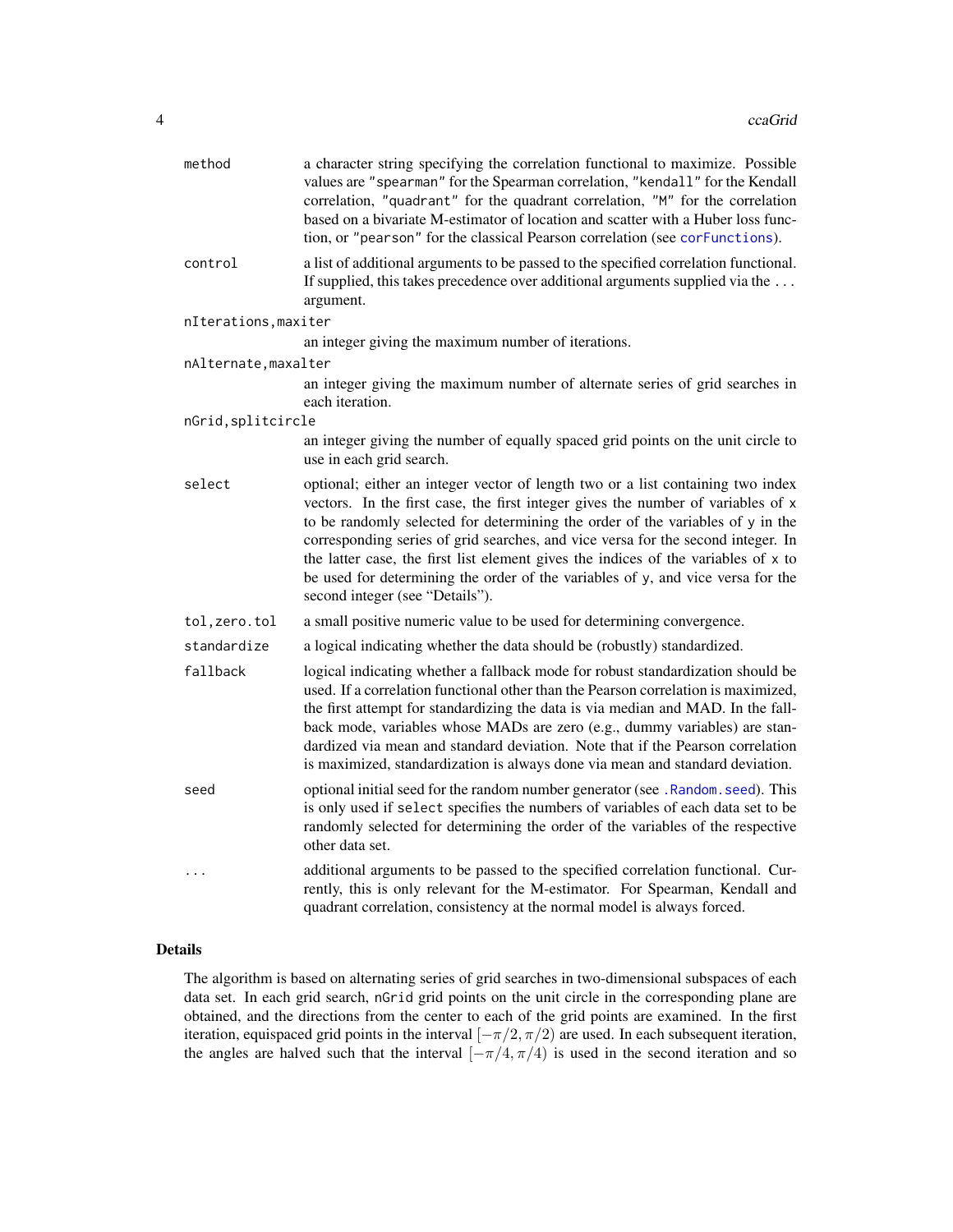#### <span id="page-4-0"></span>ccaGrid 5

on. If only one data set is multivariate, the algorithm simplifies to iterative grid searches in twodimensional subspaces of the corresponding data set.

In the basic algorithm, the order of the variables in a series of grid searches for each of the data sets is determined by the average absolute correlations with the variables of the respective other data set. Since this requires to compute the full  $(p \times q)$  matrix of absolute correlations, where p denotes the number of variables of x and q the number of variables of y, a faster modification is available as well. In this modification, the average absolute correlations are computed over only a subset of the variables of the respective other data set. It is thereby possible to use randomly selected subsets of variables, or to specify the subsets of variables directly.

Note that also the data sets are ordered according to the maximum average absolute correlation with the respective other data set to ensure symmetry of the algorithm.

For higher order canonical correlations, the data are first transformed into suitable subspaces. Then the alternate grid algorithm is applied to the reduced data and the results are back-transformed to the original space.

#### Value

An object of class "cca" with the following components:

| cor            | a numeric vector giving the canonical correlation measures.                |
|----------------|----------------------------------------------------------------------------|
| $\overline{A}$ | a numeric matrix in which the columns contain the canonical vectors for x. |
| B              | a numeric matrix in which the columns contain the canonical vectors for y. |
| centerX        | a numeric vector giving the center estimates used in standardization of x. |
| centerY        | a numeric vector giving the center estimates used in standardization of y. |
| scaleX         | a numeric vector giving the scale estimates used in standardization of x.  |
| scaleY         | a numeric vector giving the scale estimates used in standardization of y.  |
| call           | the matched function call.                                                 |

#### **Note**

CCAgrid is a simple wrapper function for ccaGrid for more compatibility with package pcaPP concerning function and argument names.

#### Author(s)

Andreas Alfons

# See Also

[ccaProj](#page-5-1), [maxCorGrid](#page-12-1), [corFunctions](#page-7-1)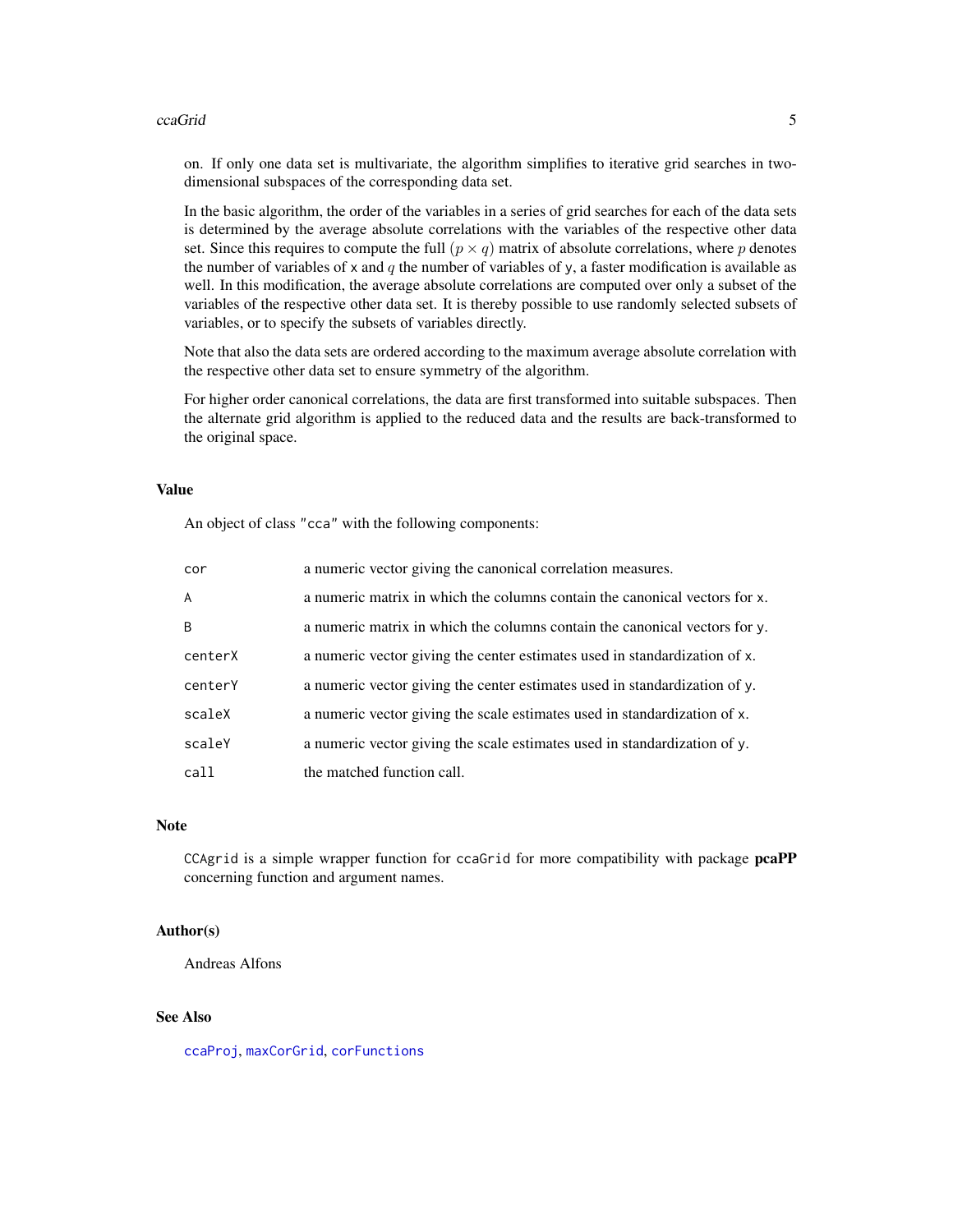# Examples

```
data("diabetes")
x <- diabetes$x
y <- diabetes$y
## Spearman correlation
ccaGrid(x, y, method = "spearman")## Pearson correlation
ccaGrid(x, y, method = "pearson")
```
<span id="page-5-1"></span>ccaProj *(Robust) CCA via projections through the data points*

# Description

Perform canoncial correlation analysis via projection pursuit based on projections through the data points, with a focus on robust and nonparametric methods.

#### Usage

```
ccaProj(x, y, k = 1, method = c("spearman", "kendall", "quadrant", "M","pearson"), control = list(...), standardize = TRUE, useL1Median = TRUE,
 fallback = FALSE, ...CCAproj(x, y, k = 1, method = c("spearman", "kendall", "quadrant", "M","pearson"), standardize = TRUE, useL1Median = TRUE, fallback = FALSE,
  ...)
```

| x, y        | each can be a numeric vector, matrix or data frame.                                                                                                                                                                                                                                                                                                                                                                  |
|-------------|----------------------------------------------------------------------------------------------------------------------------------------------------------------------------------------------------------------------------------------------------------------------------------------------------------------------------------------------------------------------------------------------------------------------|
| k           | an integer giving the number of canonical variables to compute.                                                                                                                                                                                                                                                                                                                                                      |
| method      | a character string specifying the correlation functional to maximize. Possible<br>values are "spearman" for the Spearman correlation, "kendall" for the Kendall<br>correlation, "quadrant" for the quadrant correlation, "M" for the correlation<br>based on a bivariate M-estimator of location and scatter with a Huber loss func-<br>tion, or "pearson" for the classical Pearson correlation (see corFunctions). |
| control     | a list of additional arguments to be passed to the specified correlation functional.<br>If supplied, this takes precedence over additional arguments supplied via the<br>argument.                                                                                                                                                                                                                                   |
| standardize | a logical indicating whether the data should be (robustly) standardized.                                                                                                                                                                                                                                                                                                                                             |
| useL1Median | a logical indicating whether the $L_1$ medians should be used as the centers of the<br>data sets in standardization (defaults to TRUE). If FALSE, the columnwise centers<br>are used instead (columnwise means if method is "pearson" and columnwise<br>medians otherwise).                                                                                                                                          |

<span id="page-5-0"></span>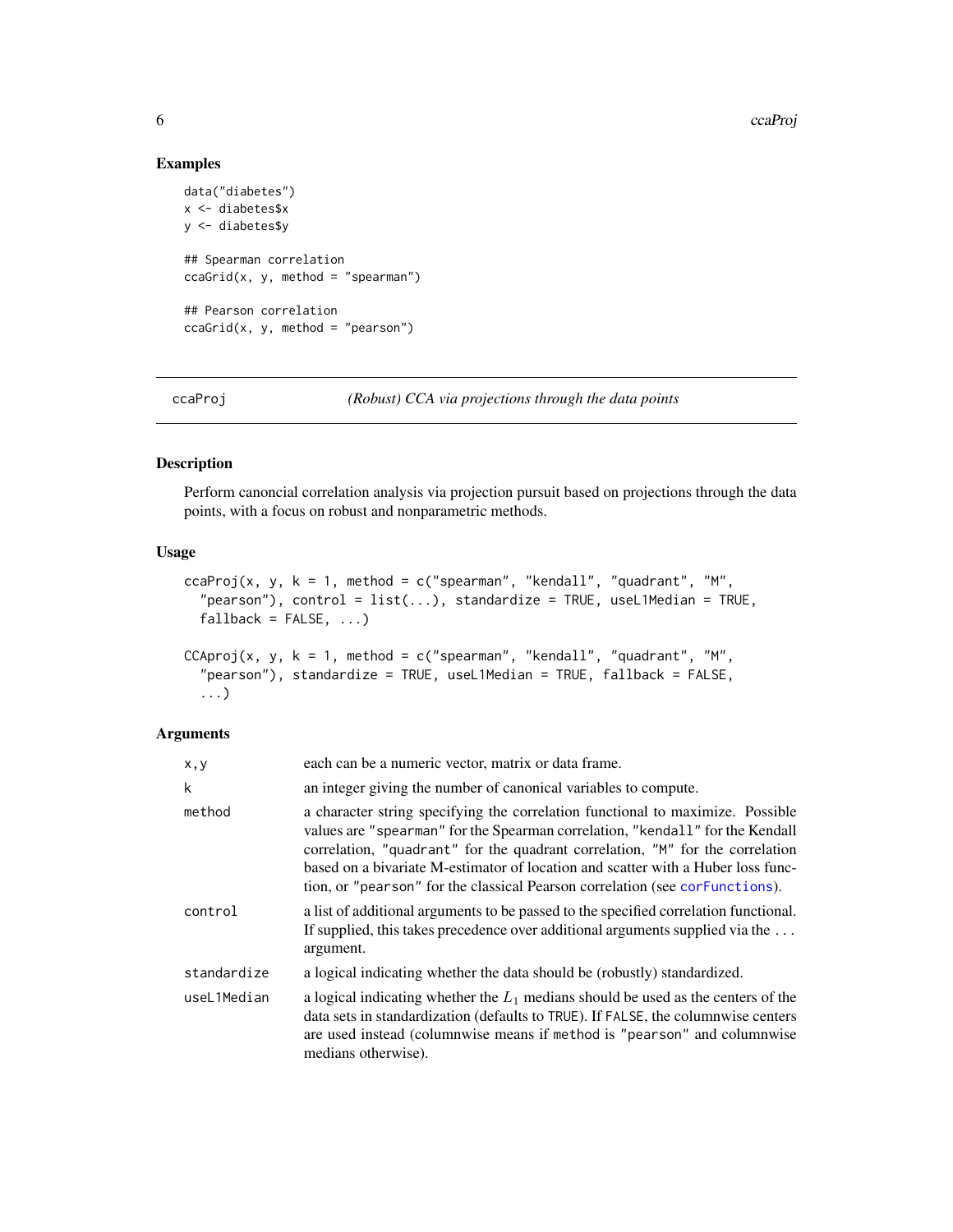#### <span id="page-6-0"></span>ccaProj *7*

| fallback  | logical indicating whether a fallback mode for robust standardization should be                                                                                                                                                               |
|-----------|-----------------------------------------------------------------------------------------------------------------------------------------------------------------------------------------------------------------------------------------------|
|           | used. If a correlation functional other than the Pearson correlation is maximized,                                                                                                                                                            |
|           | the first attempt for standardizing the data is via median and MAD. In the fall-                                                                                                                                                              |
|           | back mode, variables whose MADs are zero (e.g., dummy variables) are stan-<br>dardized via mean and standard deviation. Note that if the Pearson correlation<br>is maximized, standardization is always done via mean and standard deviation. |
| $\ddotsc$ | additional arguments to be passed to the specified correlation functional. Cur-<br>rently, this is only relevant for the M-estimator. For Spearman, Kendall and<br>quadrant correlation, consistency at the normal model is always forced.    |

# Details

First the candidate projection directions are defined for each data set from the respective center through each data point. Then the algorithm scans all  $n^2$  possible combinations for the maximum correlation, where  $n$  is the number of observations.

For higher order canonical correlations, the data are first transformed into suitable subspaces. Then the alternate grid algorithm is applied to the reduced data and the results are back-transformed to the original space.

# Value

An object of class "cca" with the following components:

| cor          | a numeric vector giving the canonical correlation measures.                |
|--------------|----------------------------------------------------------------------------|
| $\mathsf{A}$ | a numeric matrix in which the columns contain the canonical vectors for x. |
| <sub>R</sub> | a numeric matrix in which the columns contain the canonical vectors for y. |
| centerX      | a numeric vector giving the center estimates used in standardization of x. |
| centerY      | a numeric vector giving the center estimates used in standardization of y. |
| scaleX       | a numeric vector giving the scale estimates used in standardization of x.  |
| scaleY       | a numeric vector giving the scale estimates used in standardization of y.  |
| call         | the matched function call.                                                 |

# Note

CCAproj is a simple wrapper function for ccaProj for more compatibility with package pcaPP concerning function names.

# Author(s)

Andreas Alfons

#### See Also

[ccaGrid](#page-2-1), [maxCorProj](#page-14-1), [corFunctions](#page-7-1)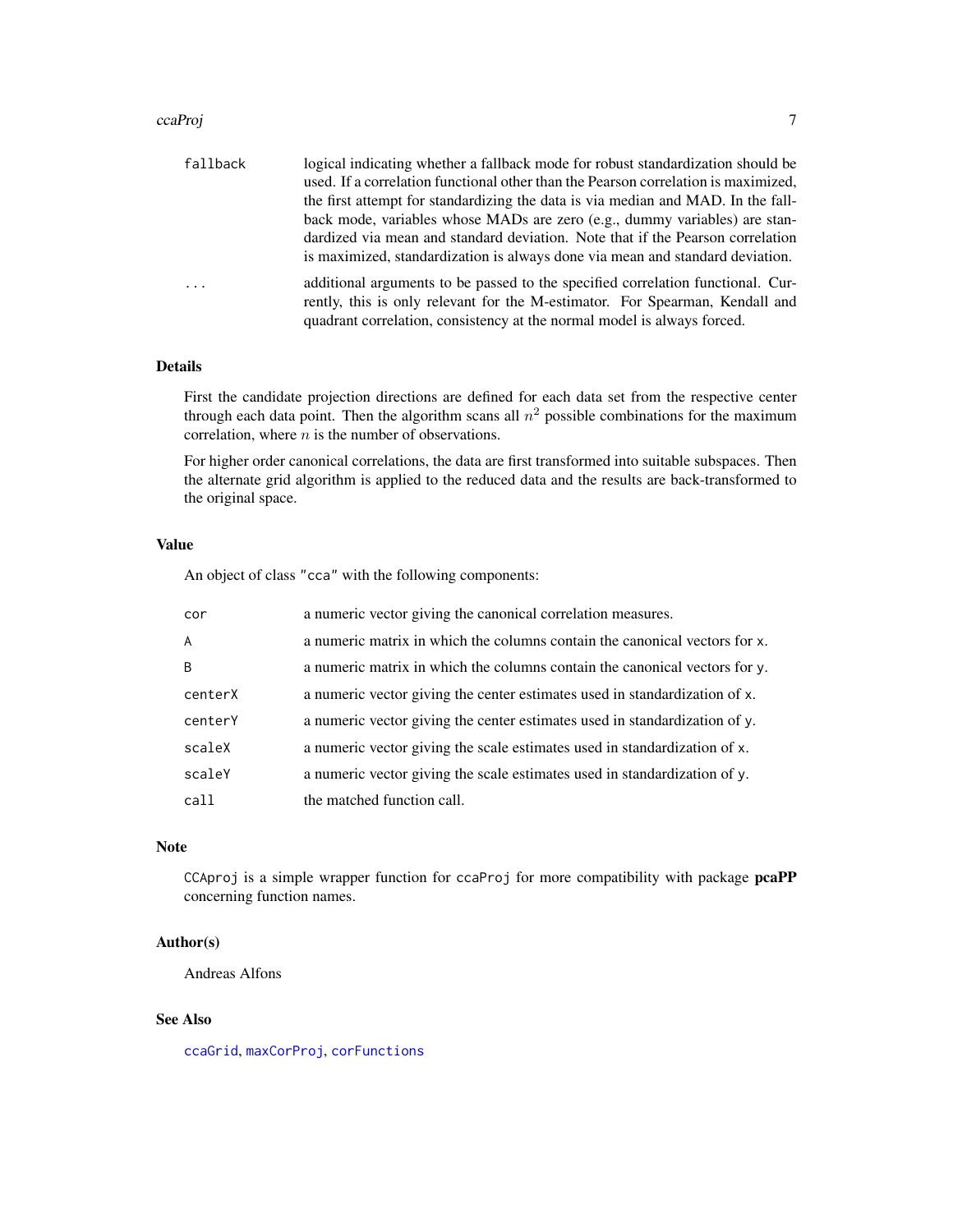# Examples

```
data("diabetes")
x <- diabetes$x
y <- diabetes$y
## Spearman correlation
ccaProj(x, y, method = "spearman")## Pearson correlation
ccaProj(x, y, method = "pearson")
```

```
corFunctions Fast implementations of (robust) correlation estimators
```
## Description

Estimate the correlation of two vectors via fast C++ implementations, with a focus on robust and nonparametric methods.

#### Usage

```
corPearson(x, y)
corSpearman(x, y, consistent = FALSE)corKendall(x, y, consistent = FALSE)
corQuadrant(x, y, consistent = FALSE)
corM(x, y, prob = 0.9, initial = c("quadrant", "spearman", "kendall","pearson"), tol = 1e-06)
```

| x, y       | numeric vectors.                                                                                                                                                                                                                                                                                                                                         |
|------------|----------------------------------------------------------------------------------------------------------------------------------------------------------------------------------------------------------------------------------------------------------------------------------------------------------------------------------------------------------|
| consistent | a logical indicating whether a consistent estimate at the bivariate normal distri-<br>bution should be returned (defaults to FALSE).                                                                                                                                                                                                                     |
| prob       | numeric; probability for the quantile of the $\chi^2$ distribution to be used for tuning<br>the Huber loss function (defaults to $0.9$ ).                                                                                                                                                                                                                |
| initial    | a character string specifying the starting values for the Huber M-estimator. For<br>"quadrant" (the default), "spearman" or "kendall", the consistent version of<br>the respecive correlation measure is used together with the medians and MAD's.<br>For "pearson", the Pearson correlation is used together with the means and<br>standard deviations. |
| tol        | a small positive numeric value to be used for determining convergence.                                                                                                                                                                                                                                                                                   |

<span id="page-7-0"></span>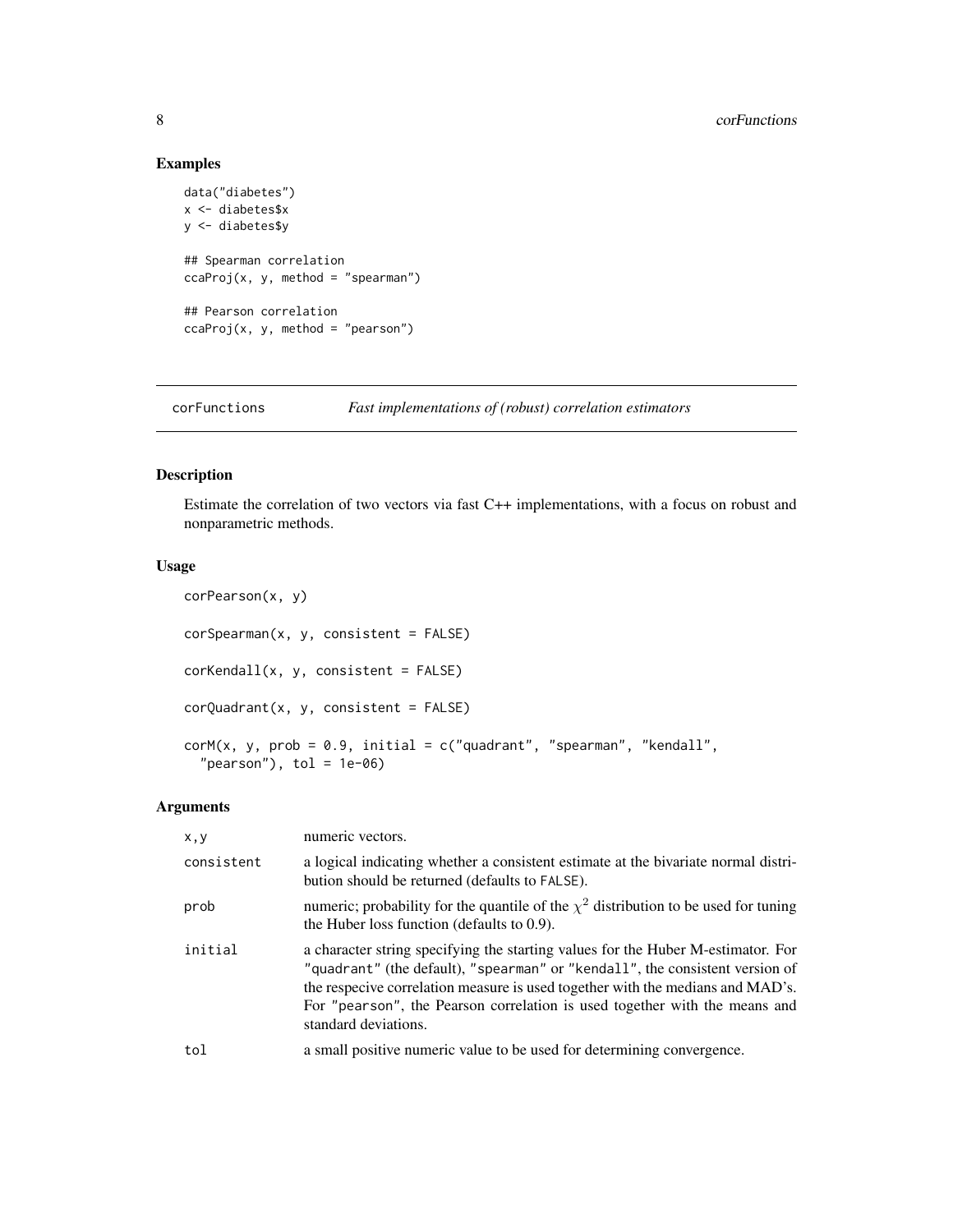#### <span id="page-8-0"></span>corFunctions **9**

#### Details

corPearson estimates the classical Pearson correlation. corSpearman, corKendall and corQuadrant estimate the Spearman, Kendall and quadrant correlation, respectively, which are nonparametric correlation measures that are somewhat more robust. corM estimates the correlation based on a bivariate M-estimator of location and scatter with a Huber loss function, which is sufficiently robust in the bivariate case, but loses robustness with increasing dimension.

The nonparametric correlation measures do not estimate the same population quantities as the Pearson correlation, the latter of which is consistent at the bivariate normal model. Let  $\rho$  denote the population correlation at the normal model. Then the Spearman correlation estimates  $(6/\pi)$  arcsin( $\rho/2$ ), while the Kendall and quadrant correlation estimate  $(2/\pi)$  arcsin( $\rho$ ). Consistent estimates are thus easily obtained by taking the corresponding inverse expressions.

The Huber M-estimator, on the other hand, is consistent at the bivariate normal model.

# Value

The respective correlation estimate.

#### Note

The Kendall correlation uses a naive  $n^2$  implementation if  $n < 30$  and a fast  $O(n \log(n))$  implementation for larger values, where  $n$  denotes the number of observations.

Functionality for removing observations with missing values is currently not implemented.

#### Author(s)

Andreas Alfons,  $O(n \log(n))$  implementation of the Kendall correlation by David Simcha

#### See Also

[ccaGrid](#page-2-1), [ccaProj](#page-5-1), [cor](#page-0-0)

#### Examples

```
## generate data
library("mvtnorm")
set.seed(1234) # for reproducibility
sigma \leq matrix(c(1, 0.6, 0.6, 1), 2, 2)
xy <- rmvnorm(100, sigma=sigma)
x \leq -xy[, 1]
y \leq -xy[, 2]
## compute correlations
# Pearson correlation
corPearson(x, y)
# Spearman correlation
corSpearman(x, y)
corSpearman(x, y, consistent=TRUE)
```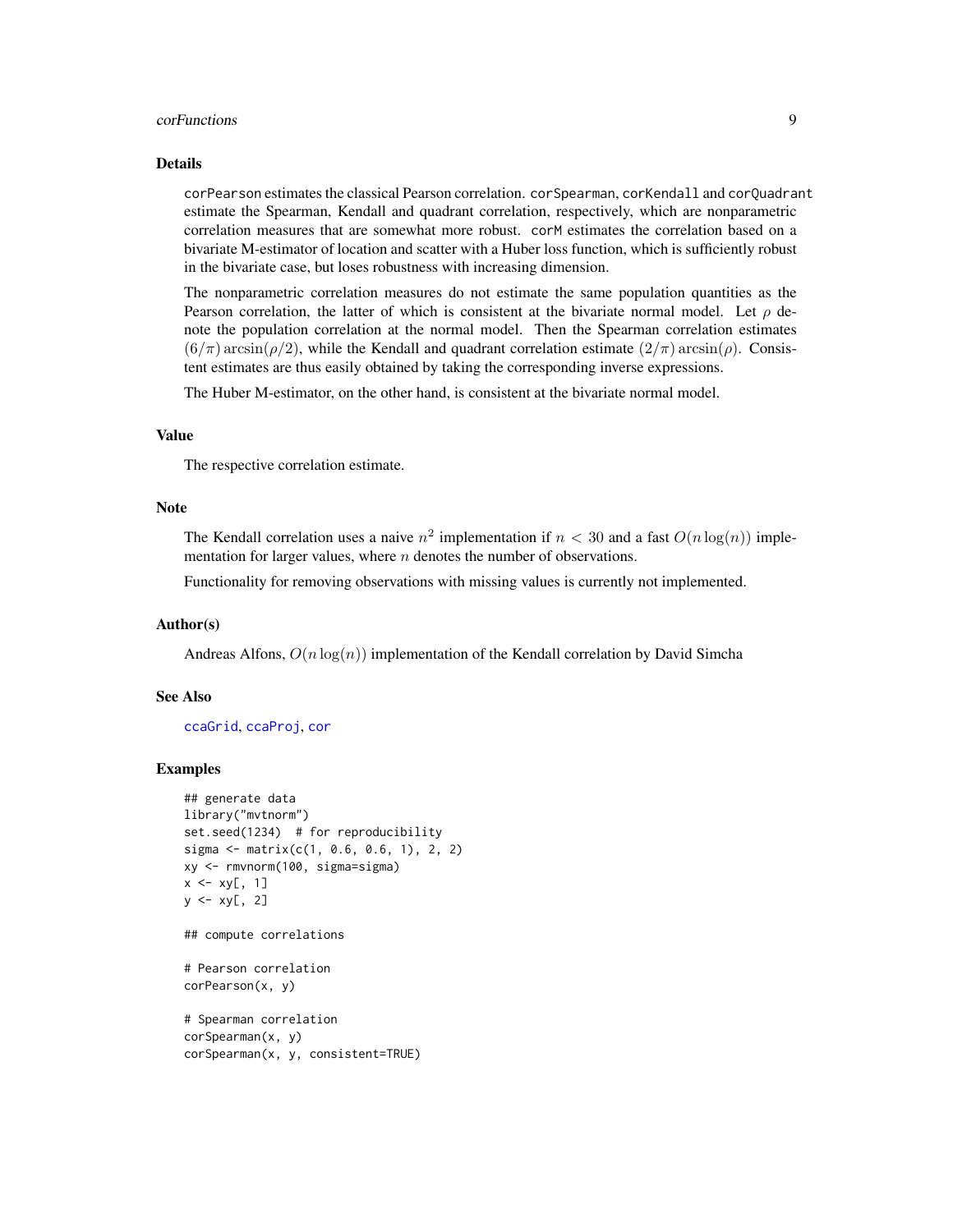#### <span id="page-9-0"></span>10 diabetes diabetes diabetes diabetes diabetes diabetes diabetes diabetes diabetes diabetes diabetes diabetes diabetes diabetes diabetes diabetes diabetes diabetes diabetes diabetes diabetes diabetes diabetes diabetes dia

```
# Kendall correlation
corKendall(x, y)
corKendall(x, y, consistent=TRUE)
# quadrant correlation
corQuadrant(x, y)
corQuadrant(x, y, consistent=TRUE)
```
# Huber M-estimator corM(x, y)

diabetes *Diabetes data*

#### Description

Subset of the diabetes data from Andrews & Herzberg (1985).

#### Usage

data(diabetes)

# Format

A list with components x and y. Both components are matrices with observations on different variables for the same  $n = 76$  persons.

Component x is a matrix containing the following  $p = 2$  variables.

RelativeWeight relative weight.

PlasmaGlucose fasting plasma glucose.

Component y is a matrix containing the following  $q = 3$  variables.

GlucoseIntolerance glucose intolerance.

InsulinResponse insulin response to oral glucose.

InsulinResistance insulin resistance.

# Source

Andrews, D.F. and Herzberg, A.M. (1985) *Data*. Springer-Verlag. Page 215.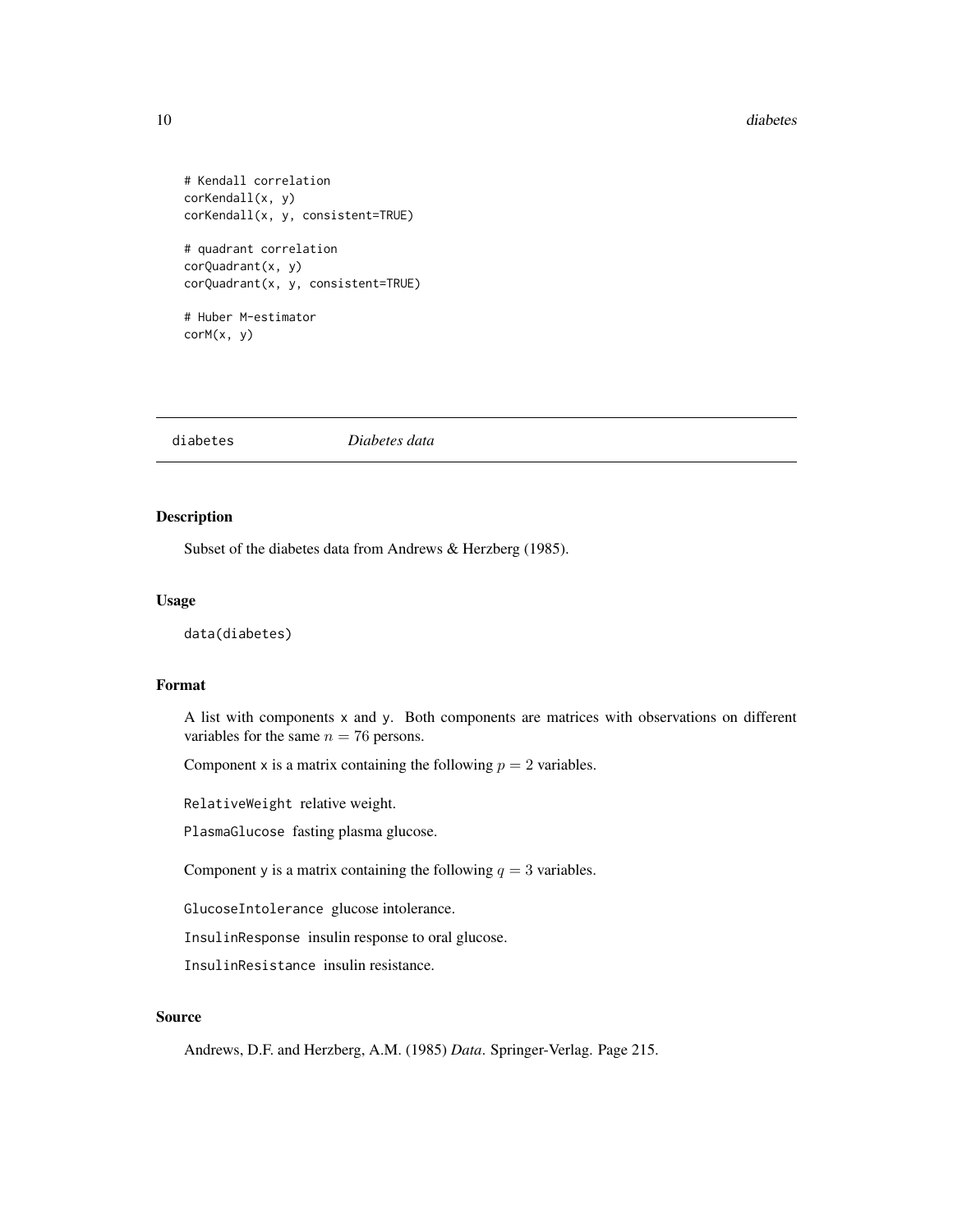#### <span id="page-10-0"></span> $\text{fastMAD}$  11

# Examples

```
data("diabetes")
x <- diabetes$x
y <- diabetes$y
## Spearman correlation
maxCorGrid(x, y, method = "spearman")maxCorGrid(x, y, method = "spearman", consistent = TRUE)## Pearson correlation
maxCorGrid(x, y, method = "pearson")
```
<span id="page-10-1"></span>fastMAD *Fast implementation of the median absolute deviation*

# Description

Compute the median absolute deviation with a fast C++ implementation. By default, a multiplication factor is applied for consistency at the normal model.

# Usage

 $fastMAD(x, constant = 1.4826)$ 

#### Arguments

|          | a numeric vector.                                                                               |
|----------|-------------------------------------------------------------------------------------------------|
| constant | a numeric multiplication factor. The default value yields consistency at the nor-<br>mal model. |

# Value

A list with the following components:

| center | a numeric value giving the sample median.             |
|--------|-------------------------------------------------------|
| MAD    | a numeric value giving the median absolute deviation. |

#### Note

Functionality for removing observations with missing values is currently not implemented.

# Author(s)

Andreas Alfons

#### See Also

[fastMedian](#page-11-1), [mad](#page-0-0)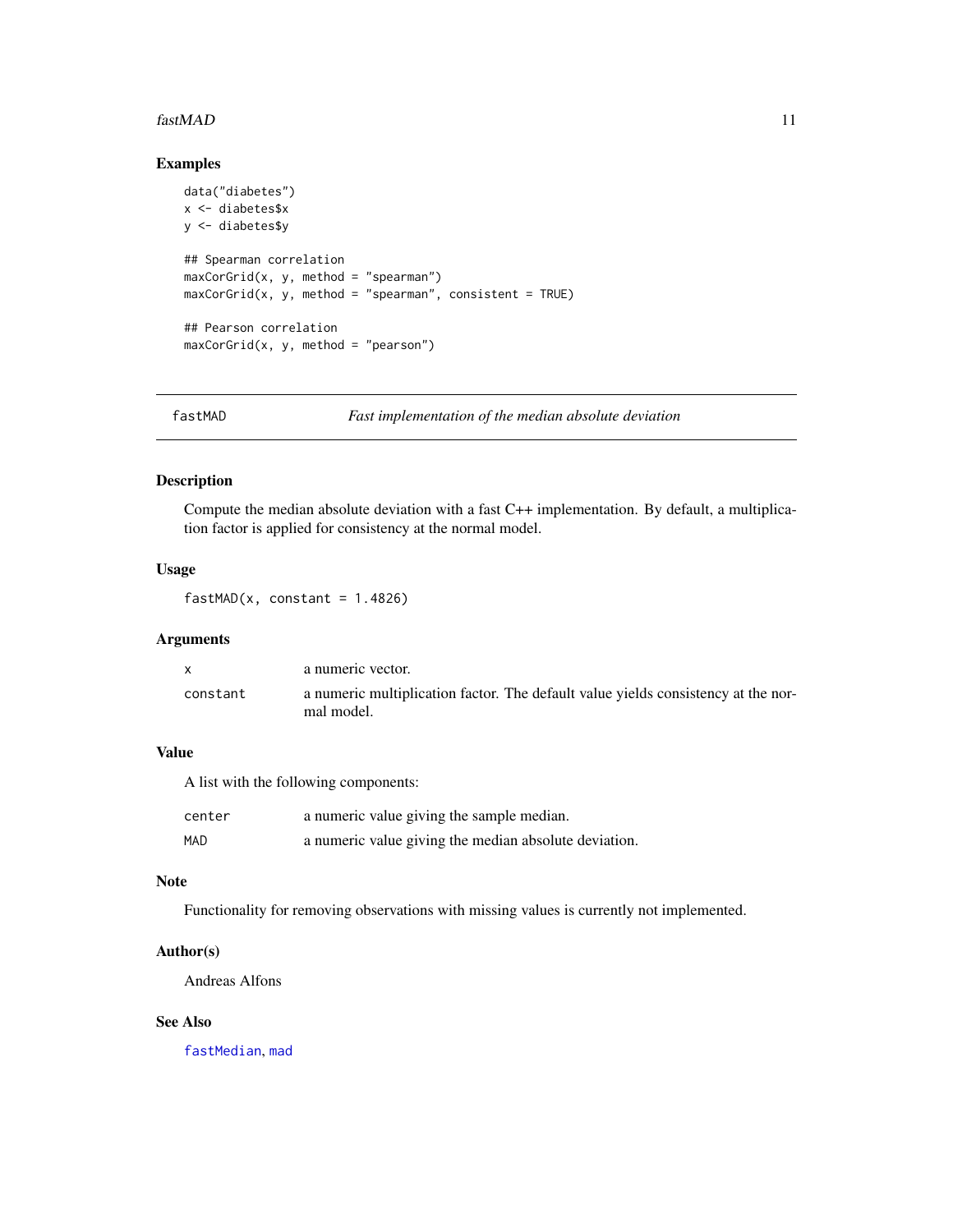# Examples

```
set.seed(1234) # for reproducibility
x \leftarrow \text{rnorm}(100)fastMAD(x)
```
# <span id="page-11-1"></span>fastMedian *Fast implementation of the median*

# Description

Compute the sample median with a fast C++ implementation.

#### Usage

```
fastMedian(x)
```
#### Arguments

x a numeric vector.

# Value

The sample median.

#### Note

Functionality for removing observations with missing values is currently not implemented.

# Author(s)

Andreas Alfons

# See Also

[fastMAD](#page-10-1), [median](#page-0-0)

# Examples

```
set.seed(1234) # for reproducibility
x < - rnorm(100)
fastMedian(x)
```
<span id="page-11-0"></span>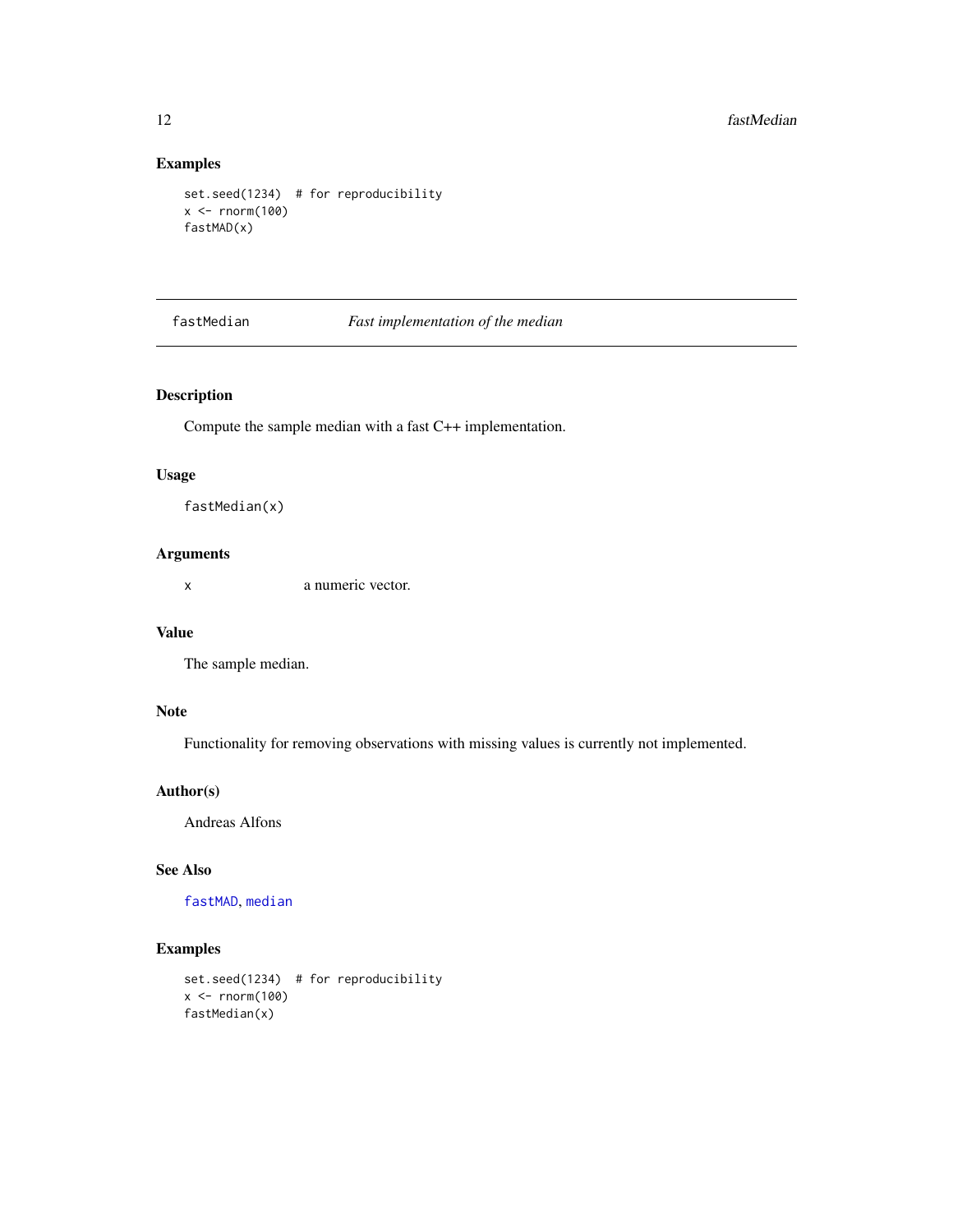<span id="page-12-1"></span><span id="page-12-0"></span>

# Description

Compute the maximum correlation between two data sets via projection pursuit based on alternating series of grid searches in two-dimensional subspaces of each data set, with a focus on robust and nonparametric methods.

### Usage

```
maxCorGrid(x, y, method = c("spearman", "kendall", "quadrant", "M","pearson"), control = list(...), nIterations = 10, nAlternate = 10,
 nGrid = 25, select = NULL, tol = 1e-06, standardize = TRUE,
  fallback = FALSE, seed = NULL, ...
```

| x,y         | each can be a numeric vector, matrix or data frame.                                                                                                                                                                                                                                                                                                                                                                                                                                                                                                   |
|-------------|-------------------------------------------------------------------------------------------------------------------------------------------------------------------------------------------------------------------------------------------------------------------------------------------------------------------------------------------------------------------------------------------------------------------------------------------------------------------------------------------------------------------------------------------------------|
| method      | a character string specifying the correlation functional to maximize. Possible<br>values are "spearman" for the Spearman correlation, "kendall" for the Kendall<br>correlation, "quadrant" for the quadrant correlation, "M" for the correlation<br>based on a bivariate M-estimator of location and scatter with a Huber loss func-<br>tion, or "pearson" for the classical Pearson correlation (see corFunctions).                                                                                                                                  |
| control     | a list of additional arguments to be passed to the specified correlation functional.<br>If supplied, this takes precedence over additional arguments supplied via the<br>argument.                                                                                                                                                                                                                                                                                                                                                                    |
| nIterations | an integer giving the maximum number of iterations.                                                                                                                                                                                                                                                                                                                                                                                                                                                                                                   |
| nAlternate  | an integer giving the maximum number of alternate series of grid searches in<br>each iteration.                                                                                                                                                                                                                                                                                                                                                                                                                                                       |
| nGrid       | an integer giving the number of equally spaced grid points on the unit circle to<br>use in each grid search.                                                                                                                                                                                                                                                                                                                                                                                                                                          |
| select      | optional; either an integer vector of length two or a list containing two index<br>vectors. In the first case, the first integer gives the number of variables of x<br>to be randomly selected for determining the order of the variables of y in the<br>corresponding series of grid searches, and vice versa for the second integer. In<br>the latter case, the first list element gives the indices of the variables of x to<br>be used for determining the order of the variables of y, and vice versa for the<br>second integer (see "Details"). |
| tol         | a small positive numeric value to be used for determining convergence.                                                                                                                                                                                                                                                                                                                                                                                                                                                                                |
| standardize | a logical indicating whether the data should be (robustly) standardized.                                                                                                                                                                                                                                                                                                                                                                                                                                                                              |
| fallback    | logical indicating whether a fallback mode for robust standardization should be<br>used. If a correlation functional other than the Pearson correlation is maximized,                                                                                                                                                                                                                                                                                                                                                                                 |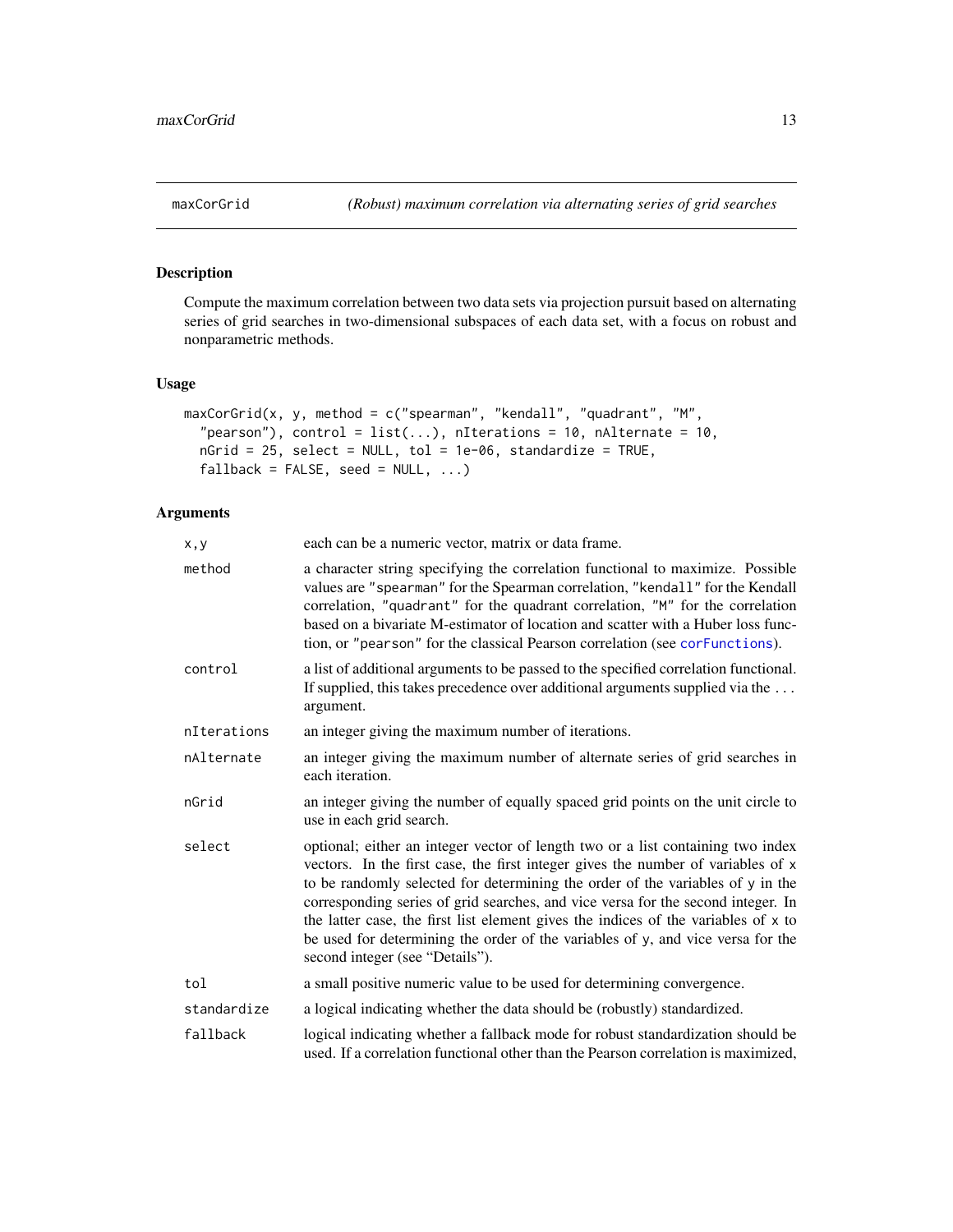<span id="page-13-0"></span>

|          | the first attempt for standardizing the data is via median and MAD. In the fail-                                                                                                                                                                                         |
|----------|--------------------------------------------------------------------------------------------------------------------------------------------------------------------------------------------------------------------------------------------------------------------------|
|          | back mode, variables whose MADs are zero (e.g., dummy variables) are stan-                                                                                                                                                                                               |
|          | dardized via mean and standard deviation. Note that if the Pearson correlation                                                                                                                                                                                           |
|          | is maximized, standardization is always done via mean and standard deviation.                                                                                                                                                                                            |
| seed     | optional initial seed for the random number generator (see . Random seed). This<br>is only used if select specifies the numbers of variables of each data set to be<br>randomly selected for determining the order of the variables of the respective<br>other data set. |
| $\cdots$ | additional arguments to be passed to the specified correlation functional.                                                                                                                                                                                               |

the first attempt for standardizing the data is via median and MAD. In the fall-

#### Details

The algorithm is based on alternating series of grid searches in two-dimensional subspaces of each data set. In each grid search, nGrid grid points on the unit circle in the corresponding plane are obtained, and the directions from the center to each of the grid points are examined. In the first iteration, equispaced grid points in the interval  $[-\pi/2, \pi/2]$  are used. In each subsequent iteration, the angles are halved such that the interval  $[-\pi/4, \pi/4)$  is used in the second iteration and so on. If only one data set is multivariate, the algorithm simplifies to iterative grid searches in twodimensional subspaces of the corresponding data set.

In the basic algorithm, the order of the variables in a series of grid searches for each of the data sets is determined by the average absolute correlations with the variables of the respective other data set. Since this requires to compute the full  $(p \times q)$  matrix of absolute correlations, where p denotes the number of variables of x and  $q$  the number of variables of y, a faster modification is available as well. In this modification, the average absolute correlations are computed over only a subset of the variables of the respective other data set. It is thereby possible to use randomly selected subsets of variables, or to specify the subsets of variables directly.

Note that also the data sets are ordered according to the maximum average absolute correlation with the respective other data set to ensure symmetry of the algorithm.

#### Value

An object of class "maxCor" with the following components:

| cor         | a numeric giving the maximum correlation estimate.                         |
|-------------|----------------------------------------------------------------------------|
| a           | numeric; the weighting vector for x.                                       |
| $\mathbf b$ | numeric; the weighting vector for y.                                       |
| centerX     | a numeric vector giving the center estimates used in standardization of x. |
| centerY     | a numeric vector giving the center estimates used in standardization of y. |
| scaleX      | a numeric vector giving the scale estimates used in standardization of x.  |
| scaleY      | a numeric vector giving the scale estimates used in standardization of y.  |
| call        | the matched function call.                                                 |

#### Author(s)

Andreas Alfons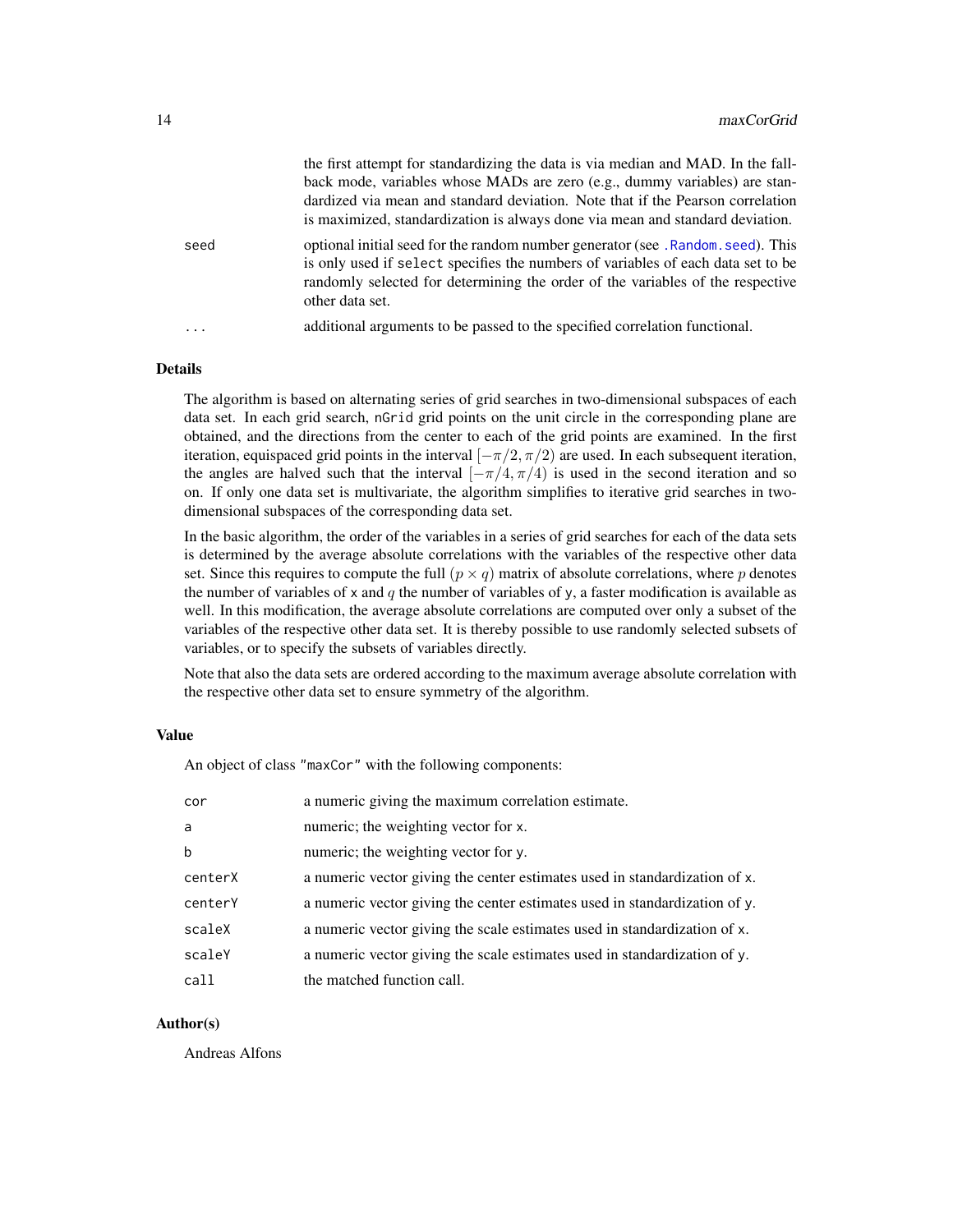# <span id="page-14-0"></span>maxCorProj 15

#### References

A. Alfons, C. Croux and P. Filzmoser (2016) Robust maximum association between data sets: The R Package ccaPP. *Austrian Journal of Statistics*, 45(1), 71–79.

A. Alfons, C. Croux and P. Filzmoser (2016) Robust maximum association estimators. *Journal of the American Statistical Association*. DOI 10.1080/01621459.2016.1148609. In press.

#### See Also

[maxCorProj](#page-14-1), [ccaGrid](#page-2-1), [corFunctions](#page-7-1)

#### Examples

```
data("diabetes")
x <- diabetes$x
y <- diabetes$y
## Spearman correlation
maxCorGrid(x, y, method = "spearman")maxCorGrid(x, y, method = "spearman", consistent = TRUE)## Pearson correlation
maxCorGrid(x, y, method = "pearson")
```
<span id="page-14-1"></span>

maxCorProj *(Robust) maximum correlation via projections through the data points*

#### Description

Compute the maximum correlation between two data sets via projection pursuit based on projections through the data points, with a focus on robust and nonparametric methods.

#### Usage

```
maxCorProj(x, y, method = c("spearman", "kendall", "quadrant", "M",
  "pearson", control = list(...), standardize = TRUE, useL1Median = TRUE,
 fallback = FALSE, ...
```

| x, y    | each can be a numeric vector, matrix or data frame.                                                                                                                                                                                                                                                                                                                                                                  |
|---------|----------------------------------------------------------------------------------------------------------------------------------------------------------------------------------------------------------------------------------------------------------------------------------------------------------------------------------------------------------------------------------------------------------------------|
| method  | a character string specifying the correlation functional to maximize. Possible<br>values are "spearman" for the Spearman correlation, "kendall" for the Kendall<br>correlation, "quadrant" for the quadrant correlation, "M" for the correlation<br>based on a bivariate M-estimator of location and scatter with a Huber loss func-<br>tion, or "pearson" for the classical Pearson correlation (see corFunctions). |
| control | a list of additional arguments to be passed to the specified correlation functional.<br>If supplied, this takes precedence over additional arguments supplied via the<br>argument.                                                                                                                                                                                                                                   |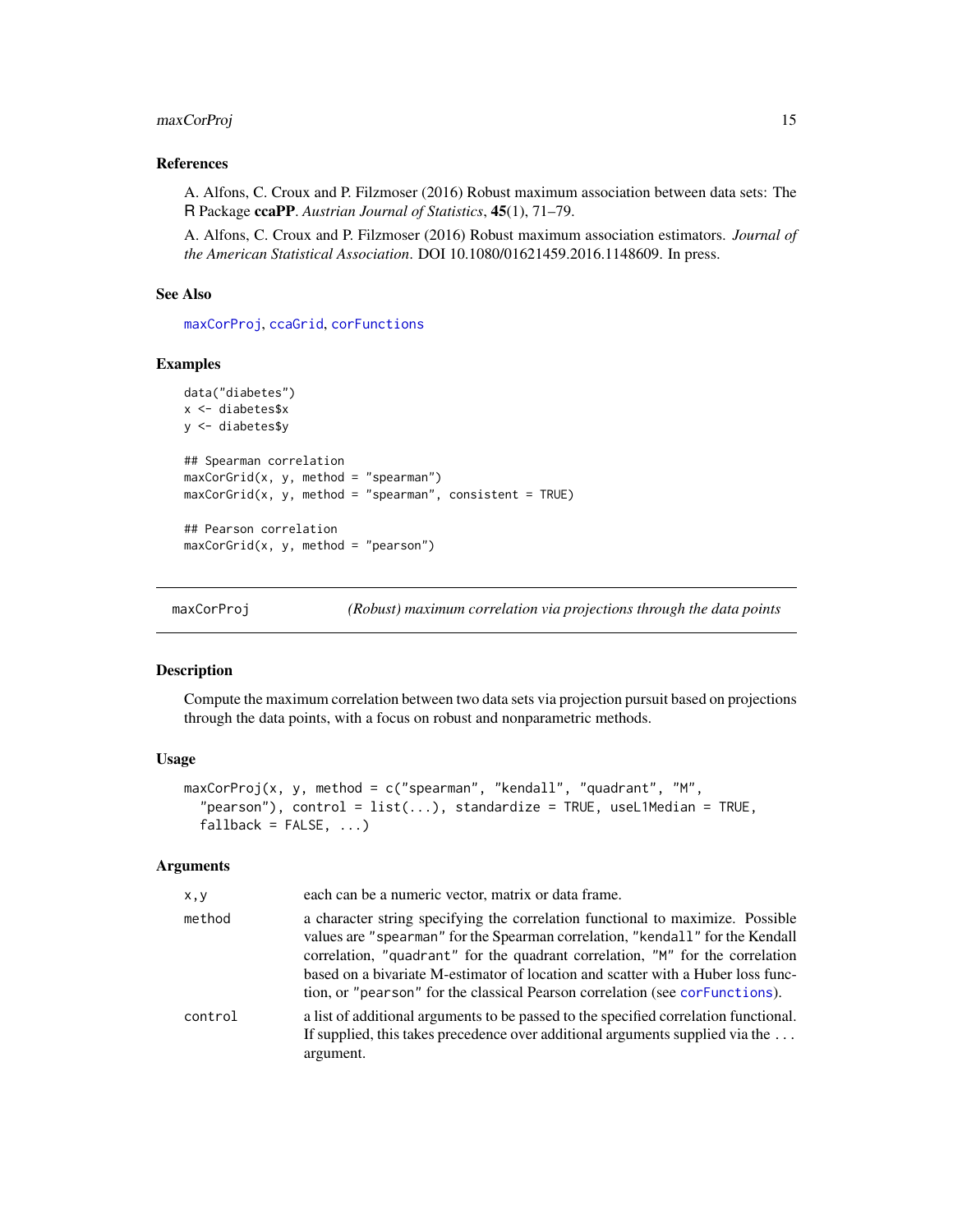<span id="page-15-0"></span>

| standardize | a logical indicating whether the data should be (robustly) standardized.                                                                                                                                                                                                                                                                                                                                                                                                                                   |
|-------------|------------------------------------------------------------------------------------------------------------------------------------------------------------------------------------------------------------------------------------------------------------------------------------------------------------------------------------------------------------------------------------------------------------------------------------------------------------------------------------------------------------|
| useL1Median | a logical indicating whether the $L_1$ medians should be used as the centers of the<br>data sets in standardization (defaults to TRUE). If FALSE, the columnwise centers<br>are used instead (columnwise means if method is "pearson" and columnwise<br>medians otherwise).                                                                                                                                                                                                                                |
| fallback    | logical indicating whether a fallback mode for robust standardization should be<br>used. If a correlation functional other than the Pearson correlation is maximized,<br>the first attempt for standardizing the data is via median and MAD. In the fall-<br>back mode, variables whose MADs are zero (e.g., dummy variables) are stan-<br>dardized via mean and standard deviation. Note that if the Pearson correlation<br>is maximized, standardization is always done via mean and standard deviation. |
|             | additional arguments to be passed to the specified correlation functional.                                                                                                                                                                                                                                                                                                                                                                                                                                 |

# Details

First the candidate projection directions are defined for each data set from the respective center through each data point. Then the algorithm scans all  $n^2$  possible combinations for the maximum correlation, where  $n$  is the number of observations.

#### Value

An object of class "maxCor" with the following components:

| cor         | a numeric giving the maximum correlation estimate.                         |
|-------------|----------------------------------------------------------------------------|
| a           | numeric; the weighting vector for x.                                       |
| $\mathbf b$ | numeric; the weighting vector for y.                                       |
| centerX     | a numeric vector giving the center estimates used in standardization of x. |
| centerY     | a numeric vector giving the center estimates used in standardization of y. |
| scaleX      | a numeric vector giving the scale estimates used in standardization of x.  |
| scaleY      | a numeric vector giving the scale estimates used in standardization of y.  |
| call        | the matched function call.                                                 |

### Author(s)

Andreas Alfons

# See Also

[maxCorGrid](#page-12-1), [ccaProj](#page-5-1), [corFunctions](#page-7-1),

# Examples

```
data("diabetes")
x <- diabetes$x
y <- diabetes$y
```
## Spearman correlation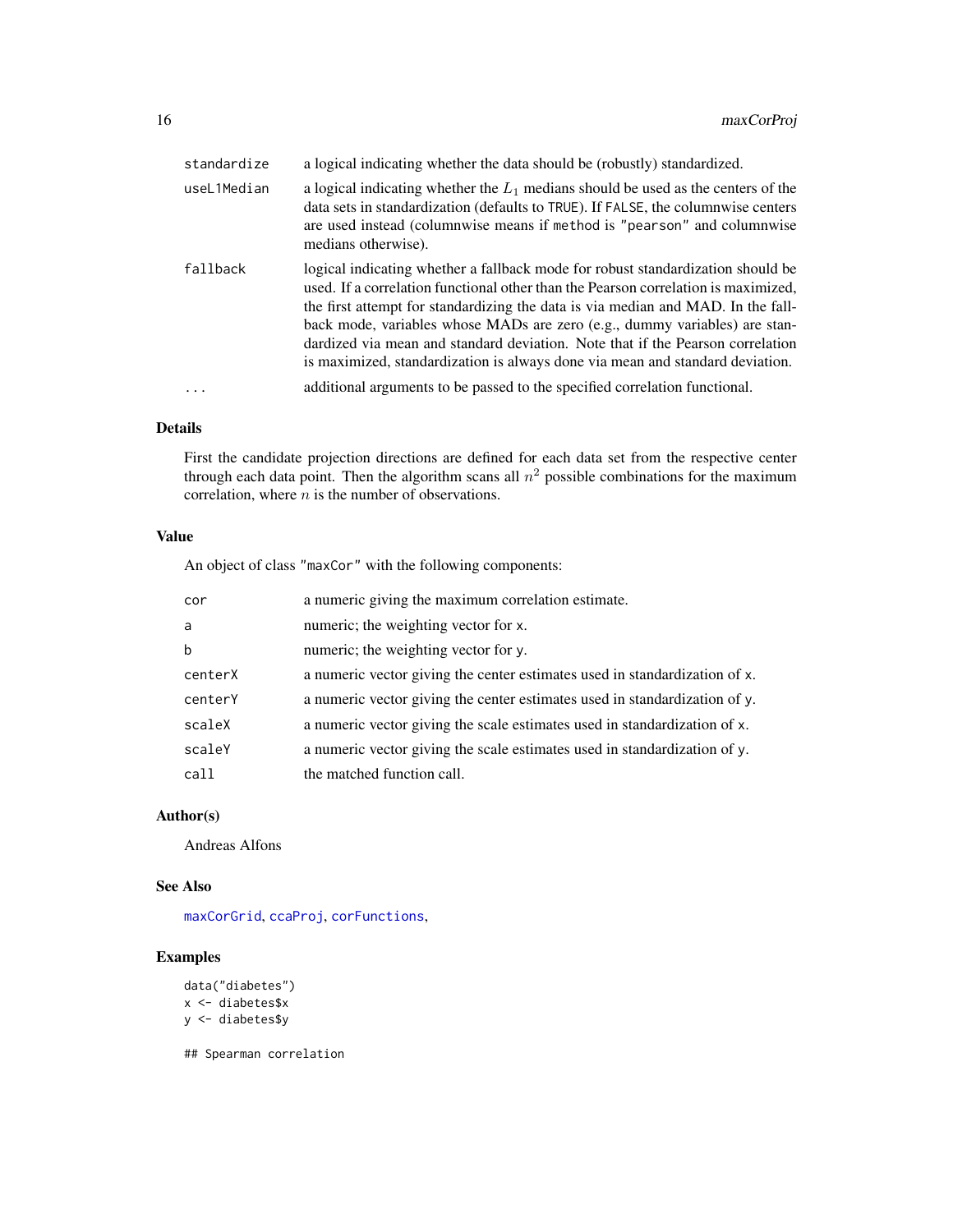#### <span id="page-16-0"></span>permTest 17

```
maxCorProj(x, y, method = "spearman")maxCorProj(x, y, method = "spearman", consistent = TRUE)## Pearson correlation
maxCorProj(x, y, method = "pearson")
```

```
permTest (Robust) permutation test for no association
```
#### Description

Test whether or not there is association betwenn two data sets, with a focus on robust and nonparametric correlation measures.

# Usage

```
permTest(x, y, R = 1000, fun = maxCorGrid, permutations = NULL,nCores = 1, cl = NULL, seed = NULL, ...
```
#### Arguments

| x,y          | each can be a numeric vector, matrix or data frame.                                                                                                                                                                                                        |
|--------------|------------------------------------------------------------------------------------------------------------------------------------------------------------------------------------------------------------------------------------------------------------|
| R            | an integer giving the number of random permutations to be used.                                                                                                                                                                                            |
| fun          | a function to compute a maximum correlation measure between two data sets,<br>e.g., maxCorGrid (the default) or maxCorProj. It should expect the data to<br>be passed as the first and second argument, and must return an object of class<br>"maxCor".    |
| permutations | an integer matrix in which each column contains the indices of a permutation.<br>If supplied, this is preferred over R.                                                                                                                                    |
| nCores       | a positive integer giving the number of processor cores to be used for parallel<br>computing (the default is 1 for no parallelization). If this is set to NA, all available<br>processor cores are used.                                                   |
| c1           | a <b>parallel</b> cluster for parallel computing as generated by makeCluster. If sup-<br>plied, this is preferred over nCores.                                                                                                                             |
| seed         | optional integer giving the initial seed for the random number generator (see<br>. Random. seed). For parallel computing, random number streams are used rather<br>than the standard random number generator and the seed is set via cluster SetRNGStream. |
| $\ddotsc$    | additional arguments to be passed to fun.                                                                                                                                                                                                                  |

#### Details

The test generates R data sets by randomly permuting the observations of x, while keeping the observations of y fixed. In each replication, a function to compute a maximum correlation measure is applied to the permuted data sets. The  $p$ -value of the test is then given by the percentage of replicates of the maximum correlation measure that are larger than the maximum correlation measure computed from the original data.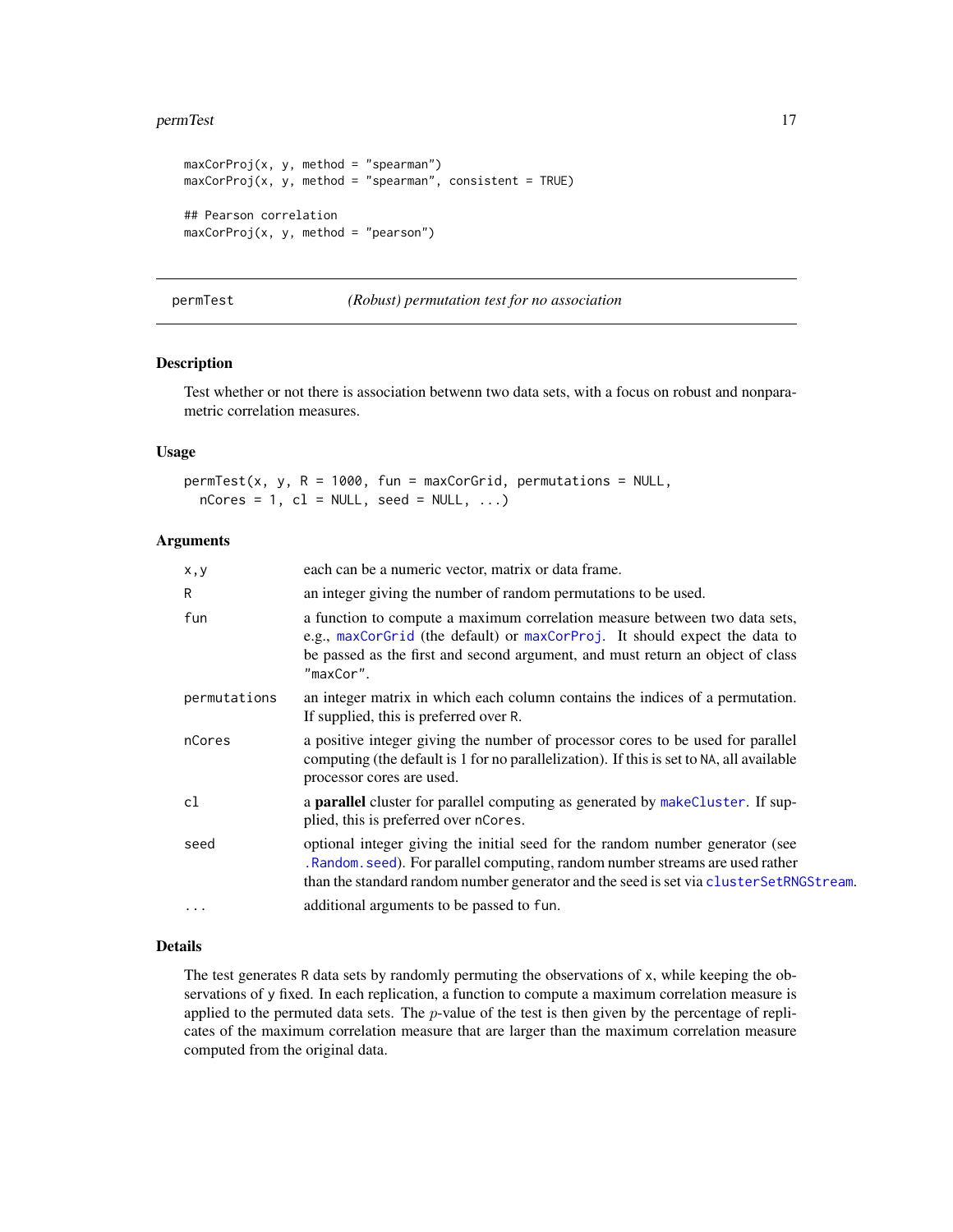# <span id="page-17-0"></span>Value

An object of class "permTest" with the following components:

| pValue | the <i>p</i> -value for the test.                                      |
|--------|------------------------------------------------------------------------|
| cor0   | the value of the test statistic.                                       |
| cor    | the values of the test statistic for each of the permutated data sets. |
| R      | the number of random permutations.                                     |
| seed   | the seed of the random number generator.                               |
| call   | the matched function call.                                             |

# Author(s)

Andreas Alfons

# References

A. Alfons, C. Croux and P. Filzmoser (2016) Robust maximum association between data sets: The R Package ccaPP. *Austrian Journal of Statistics*, 45(1), 71–79.

## See Also

[maxCorGrid](#page-12-1), [maxCorProj](#page-14-1)

# Examples

```
data("diabetes")
x <- diabetes$x
y <- diabetes$y
## Spearman correlation
permTest(x, y, R = 100, method = "spearman")permTest(x, y, R = 100, method = "spearman", consistent = TRUE)## Pearson correlation
permTest(x, y, R = 100, method = "pearson")
```